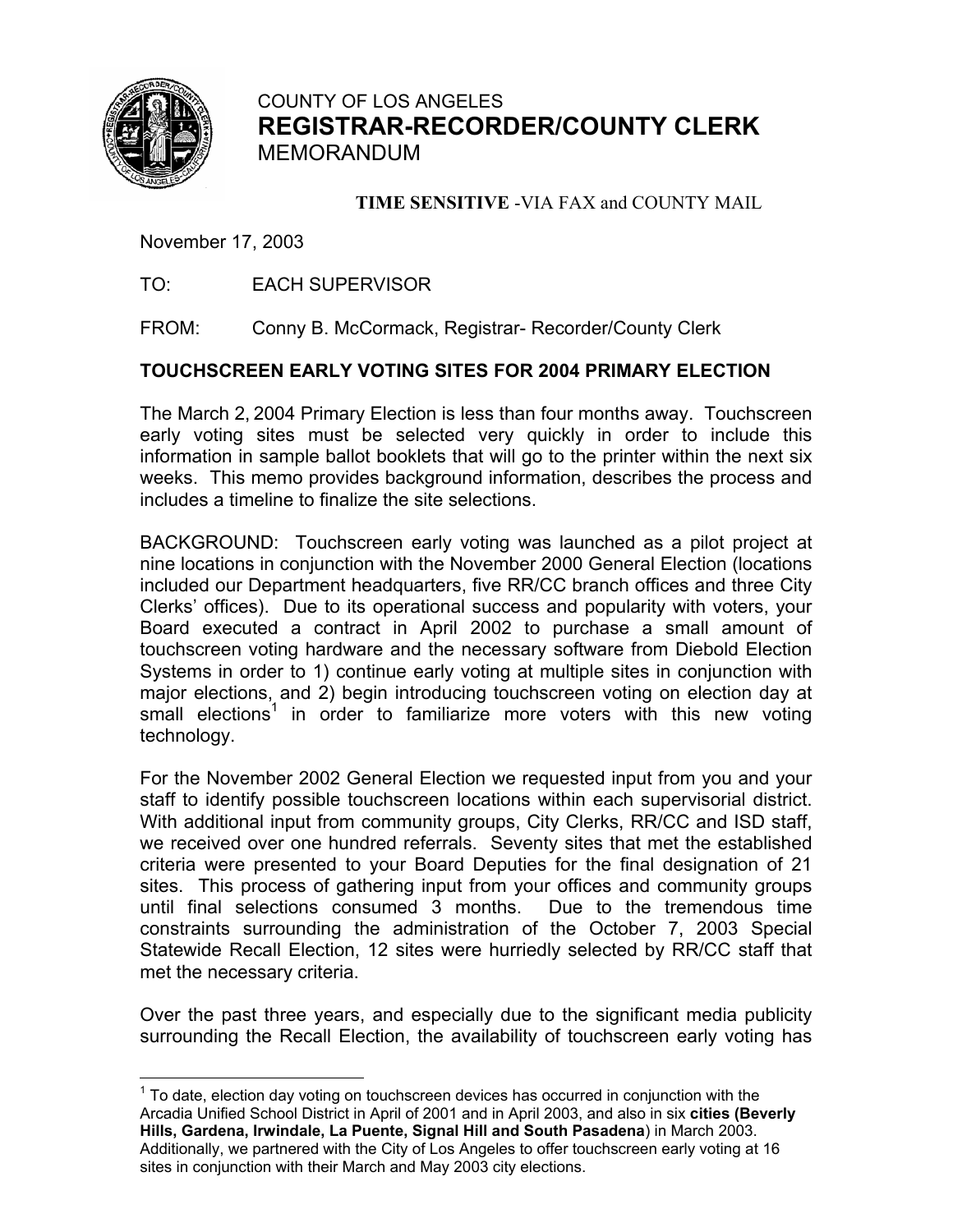become more widely known to the County's voters. For the Statewide Special Election, 42,737 (2%) of Los Angeles County voters cast touchscreen ballots at 12 locations – double the previous number/percentage of voters selecting this voting option. Due to its popularity, several of the sites used in the past are no longer large enough to accommodate the number of early voters. Together we need to select sites that can dedicate a secure, large room for a three-week period (including 1 weekend), ample parking, full disability access, etc. (criteria are stated on attached site form). In analyzing our early voting turnout patterns, the statistics always reveal that touchscreen voting increases dramatically during the last five days of the early voting period (see attachment a).

COST/RECOMMENDATION RE # OF SITES: Touchscreen early voting is costly as it requires hiring and training sufficient temporary employees to appropriately staff each site plus the cost of telecommunication lines and technical assistance from ISD. For the November 2002 General Election, when Touchscreen voting was held over an eleven-day period at 21 sites, these costs totaled over \$660, 306. By reducing the number of sites to 12 and concentrating early voting during a ten-day period, we were able to reduce costs to \$377,318 while simultaneously serving three times as many early voters at the October 2003 Recall Election. We are recommending a maximum of 16 super-sites for early voting in conjunction with the March 2004 Primary Election. Due to the pattern of early voters clearly showing a preference for casting their ballots during the days closest to election day, we are recommending a 10-day consecutive early voting period commencing on February 18 and concluding on February 27.

SITE SELECTION TIMELINE: We are again seeking your help in identifying early voting locations within your District. We have already begun soliciting suggestions from our Community Voter Outreach (CVOC) partners. Please request that your assigned Board Deputy fax us your touchscreen site referrals, using the attached form, to (562) 929-4790 or call Suellen Ramos at (562) 462- 2976 by November 26. This is the same timeline we have given to our CVOC members. Between November 26 and December 8 our staff will conduct thorough reviews of recommended locations to assure that the required site criteria are able to be met. We are requesting a meeting of Board Deputies during the week of December 8 - 12 to finalize the touchscreen sites. Final selections must be made by December 12 in order to finalize for the sample ballot printing which commences December 22.

SUMMARY: We know you share our enthusiasm for this exciting program and look forward to your input as we plan together for touchscreen early voting for the March 2004 Primary Election. Please call me if you or your staff have questions.

**Attachments** CMC: sr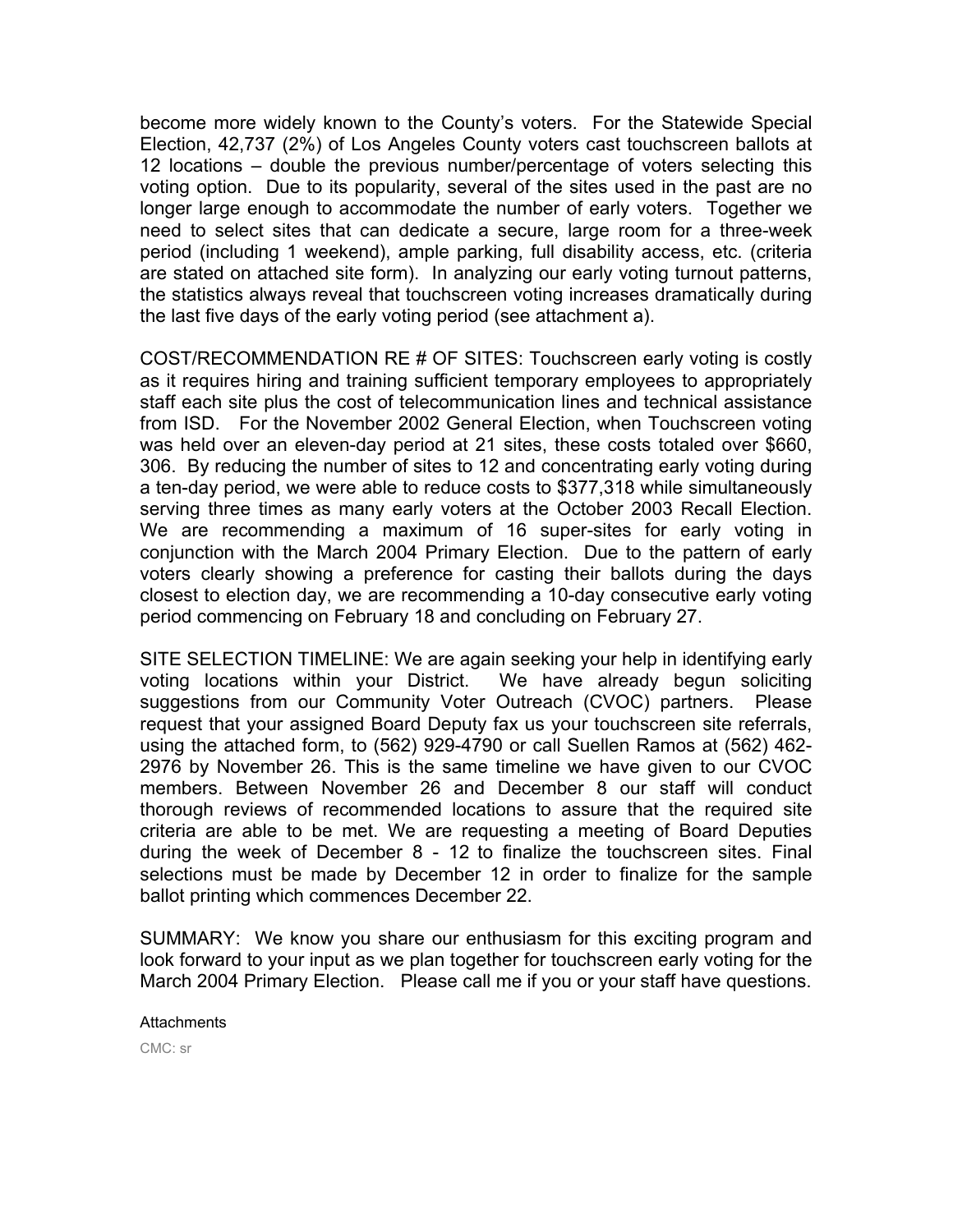

Touchscreen Early Voting Site Selection Los Angeles County Registrar-Recorder/County Clerk

### *WHAT ARE WE LOOKING FOR?*

program grows dramatically in popularity. Therefore, selected sites must be large enough to accommodate anticipated growth. Five or six months prior to each election, we begin to look for Touchscreen Early Voting Sites. We have learned from past Touchscreen Early Voting programs that once voters are routinely provided with this voting option; the

#### **SITE SELECTION CRITERIA**

- **Consistency** History of site use by LA County/LA City and the numbers of voters the site served were the most critical factors when recommending sites.
- □ Facility Credentials Adequate size, disability access, ample free or fee waived parking and established T1 communication lines.
- **Location** Proximity to freeways, major surface arteries and/or public Balance of public/private sites both within and among Supervisorial districts. transportation.
- **D** Host Partnerships Established partnerships with our Touchscreen site hosts who are familiar with the system's requirements.

#### **TIMELINE FOR FINAL SITE SELECTION**

enthusiasm fort this program. If you or your staff have additional questions, please call Suellen Ramos at (562) 462-2976. Please see reverse for the site suggestion form. Selections must be finalized in November. All Touchscreen Early Voting site recommendations are presented to the Board of Supervisors for final determination. We know you share our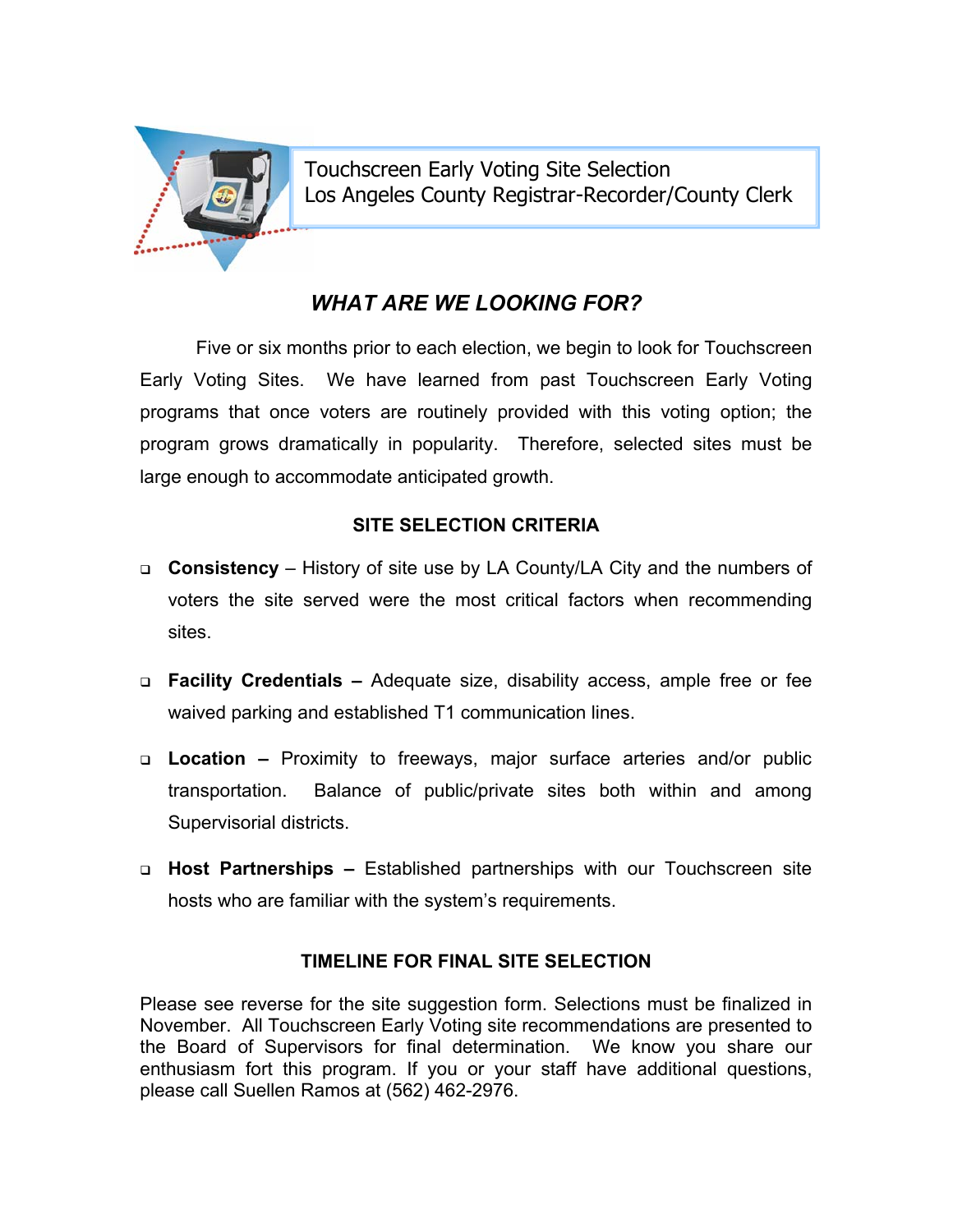

### Touchscreen Early Voting Presidential Primary Election-March 2004 **SITE SUGGESTION FORM**

| <b>Location Name/Organization</b>                                                                               |                |
|-----------------------------------------------------------------------------------------------------------------|----------------|
|                                                                                                                 |                |
| <b>Location Address</b>                                                                                         |                |
| City                                                                                                            | Zip            |
|                                                                                                                 |                |
| Owner/Manager Name                                                                                              | Title          |
|                                                                                                                 |                |
| <b>Telephone</b>                                                                                                | Fax            |
| <b>Referred by (Name-Organization)</b>                                                                          | Your Telephone |
|                                                                                                                 |                |
| Your e-mail address                                                                                             |                |
| <b>Site Requirements:</b>                                                                                       |                |
|                                                                                                                 |                |
| Suggested Room Size: 40' x 40'(1600 sq. ft.) Size of this facility: ___________                                 |                |
| Can room be secured during closed hours? Yes No                                                                 |                |
| Telephone line in room? Yes No                                                                                  |                |
| Facility can be open to public 8:30 a.m. to 4:30 p.m.? Yes No<br>Facility can be open weekends? Yes____ No ____ |                |
| Number of Electrical Outlets in room:                                                                           |                |
| Ample parking spaces? ______                                                                                    |                |
| Handicapped Accessible? Yes____ No ____                                                                         |                |
| Public Transportation nearby? Bus _____ Train _____ None____                                                    |                |

**FAX form to (562) 929-4790** *OR* **Mail** to: Suellen Ramos Executive Office, 7001 12400 E. Imperial Highway **Norwalk, CA 90650**  Attn: Suellen Ramos, Executive Office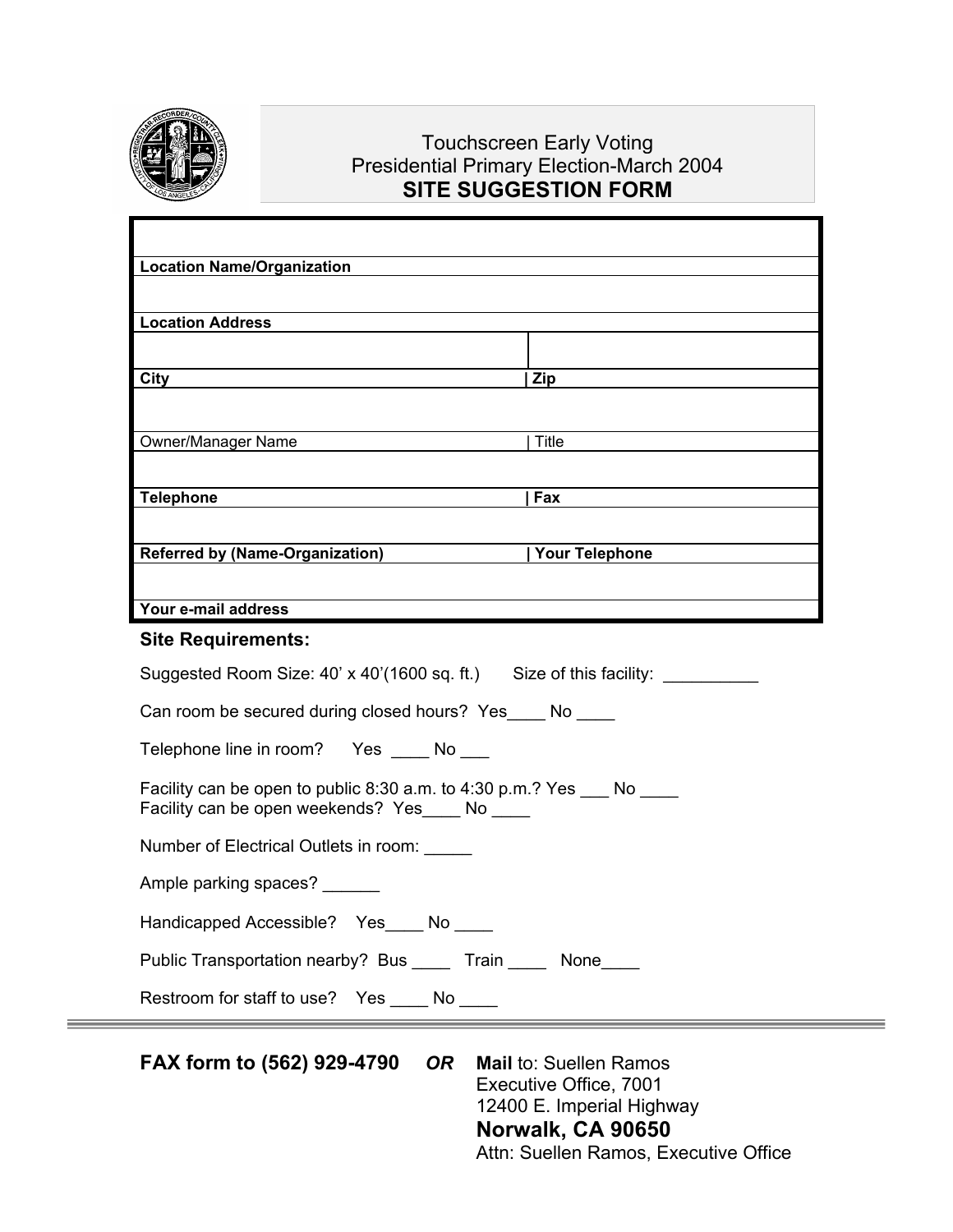

# **CUMULATIVE TOTALS BY SITE**

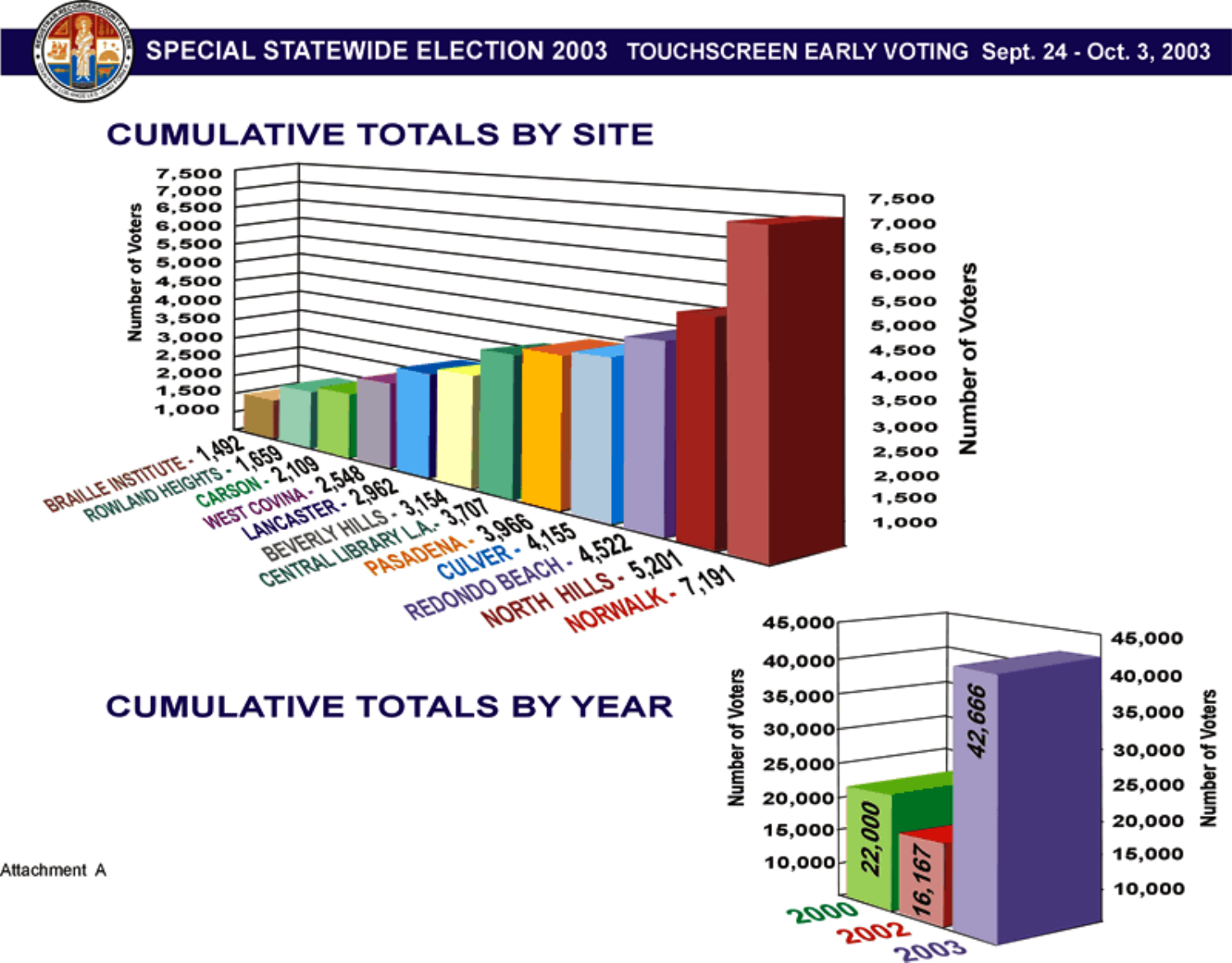

# SPECIAL STATEWIDE ELECTION 2003 TOUCHSCREEN EARLY VOTING Sept. 24 - Oct. 3, 2003

### **DAILY TOTALS BY SITE**